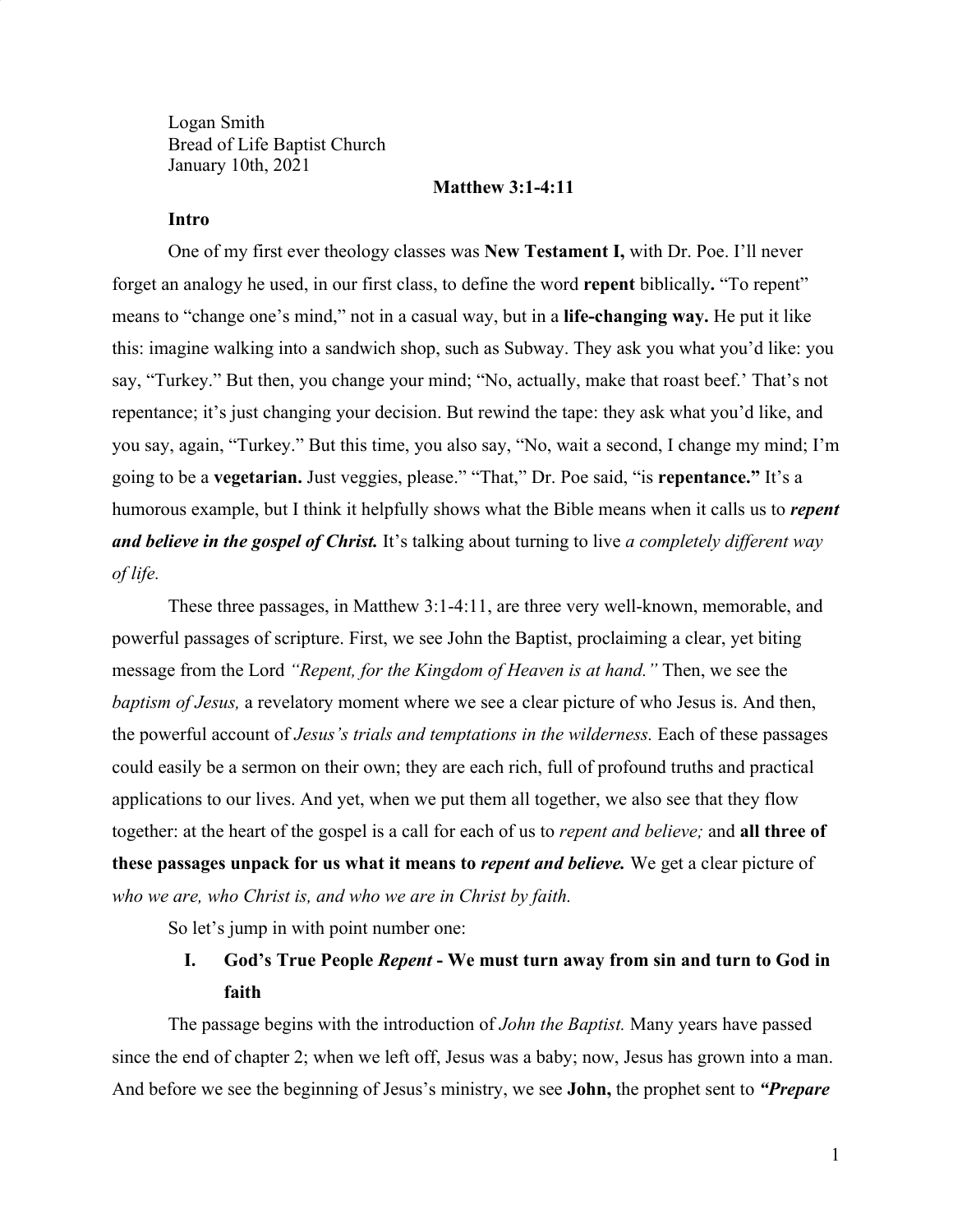*the way of the Lord"* and to *"make his paths straight."* Everything about John is meant to remind us of the Old Testament prophets: his clothing of camel hair, his diet of wild locusts and honey, and the fact that he lives in the wilderness - these are all allusions to different prophets of old, especially the prophet *Elijah.* At this point in the story, It has been *hundreds of years* since God had sent the last prophets to bring His Word to His people; and now, suddenly, *a new prophet has burst onto the scene; the Lord has broken his silence and is speaking to His people!* And rightly so, the people of Israel flock to John in the wilderness to hear his message from God! And his message not only *fulfills scripture,* as is made clear with the quote from Isaiah 40, but it also sounds very similar to the prophets of old.

And what is the message of this new prophet? "*Repent, for the Kingdom of Heaven is at hand."* **(3:2)** The first two chapters of Matthew have made *explicitly clear* that **Jesus is the promised King, ushering in not only the** *promised Davidic throne of Israel,* **but the** *promised Kingdom of God!* This "Kingdom of God," or "Kingdom of Heaven," is at hand because the *true King has arrived!* Jesus had come and he was about to begin his work of bringing about this promised Kingdom. But not only did the Old Testament promise a coming King and Kingdom; they also spoke of *one who would prepare the way for the King:* John. And he prepares the way by preparing people's hearts to *receive the true message of the Kingdom.*

The message of the "Kingdom" is a message of both *salvation and judgment.* The promised King is also the promised *savior:* Jesus comes to bring salvation from God! And yet, the Kingdom also brings a warning of *coming judgment.* John's message makes clear that this is God's judgment against our **sin.** He uses several analogies: he calls the religious leaders a "brood of vipers" and says their hypocritical teaching and self-righteousness is not enough to fulfill GOd's demands of righteousness or to deal with their sin  $(3:7-8)$ . He warns the people of Israel that being *ethnically part of Israel,* being physical descendants of Abraham, is not enough to be part of the true people of God (3:9). He warns us by telling us that our "bad fruit" of disobedience and sin leads to *destruction and judgment,* for we all deserve the wrath of God. He uses the analogy of a "winnowing fork," of where farmers would toss wheat into the air and let the wind blow the chaff away; so it will be with God in judgment, casting *sinners,* which includes *every person that's ever lived,* into the "unquenchable fire" of Hell (3:10-12).

Therefore, our only hope is to **repent!** To confess our sin and turn to the Lord, casting ourselves upon his mercy. And true repentance, John reminds us, bears *good fruit.* This is why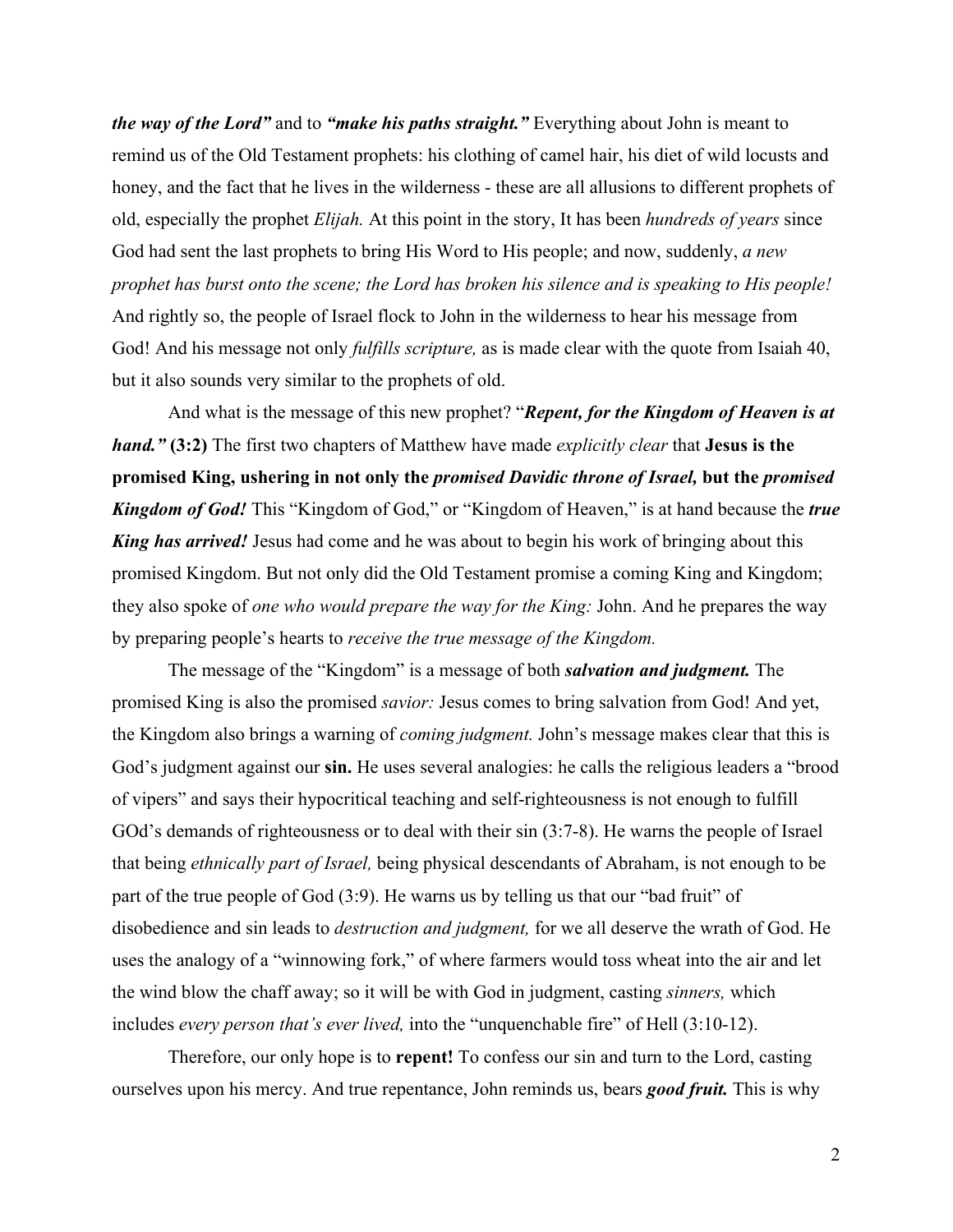he *baptized people:* though there were cleansing rites before, John's baptism was something new, with *new symbolic meaning.* It was an *outward sign* for people to *demonstrate confession of sin and repentance, turning to God in faithful response to His Word.* John's message and baptism prepare the way for the Kingdom of God by making very clear how we can receive the salvation that GOd's King Jesus brings: *if we repent and turn to Christ, we will be saved! If we do not, we will face His judgment and wrath forever.* We must *repent and believe* **in order to enter the Kingdom of Heaven** and *be saved.*

THis is the **call** of the gospel; this is the demand of the gospel on each of our lives. This is what begins in **conversion:** when we turn away from sin, acknowledge that we cannot save ourselves and deserve God's wrath, and then turn to Christ in faith, believing in the good news of salvation in Christ alone!

But this doesn't stop at conversion; each Christian must live a life of *ongoing repentance;* to truly believe is to *daily turn from sin, turn to Christ in faith, and strive to lovingly trust and obey God because of His grace.*

This is why living in *unrepentant sin and refusing to obey GOd* is *absolutely incompatible* with claiming to be a believer. Some claim to be believers but continue to go on sinning in willful, deliberate ways, and will often even try to *justify* or *excuse* their sinful lifestyles. Some claim to be believers, yet show *no signs of true repentance* as they justify sexual immorality, living with their boyfriend or girlfriend, or getting a divorce for unbiblical reasons. Some claim to be believers, yet *refuse to obey the Lord* by striving to obey GOd's Word, joining and attending a gospel-believing church, and pursuing a life of holiness. Such people might even respond by saying, "Hey, I've repented; after all, I "walked the aisle," or said this prayer, or was even baptized 10, 20, 30 years ago." But that isn't true repentance. Biblical repentance and faith is not something we do just once in our lives, at our conversion, just in order to become Christians and "get right with God" so we can get out of Hell, and then continue living our lives the way we want to. It just doesn't work that way. To truly *repent and believe* is to surrender all that we are to Christ and embrace a whole new life of faith; to *repent* is to *turn*, to *put away* the old way of living - as a slave to sin - and to *turn* instead to a *new way of living* - the way of **faith.** If we truly believe that Jesus is Lord and Savior, then we embrace a *lifestyle of repentance - daily turning away from sin, confessing it before God, turning to the gospel of Christ in faith by remembering and trusting in His promise of forgiveness and salvation for all who turn to him,*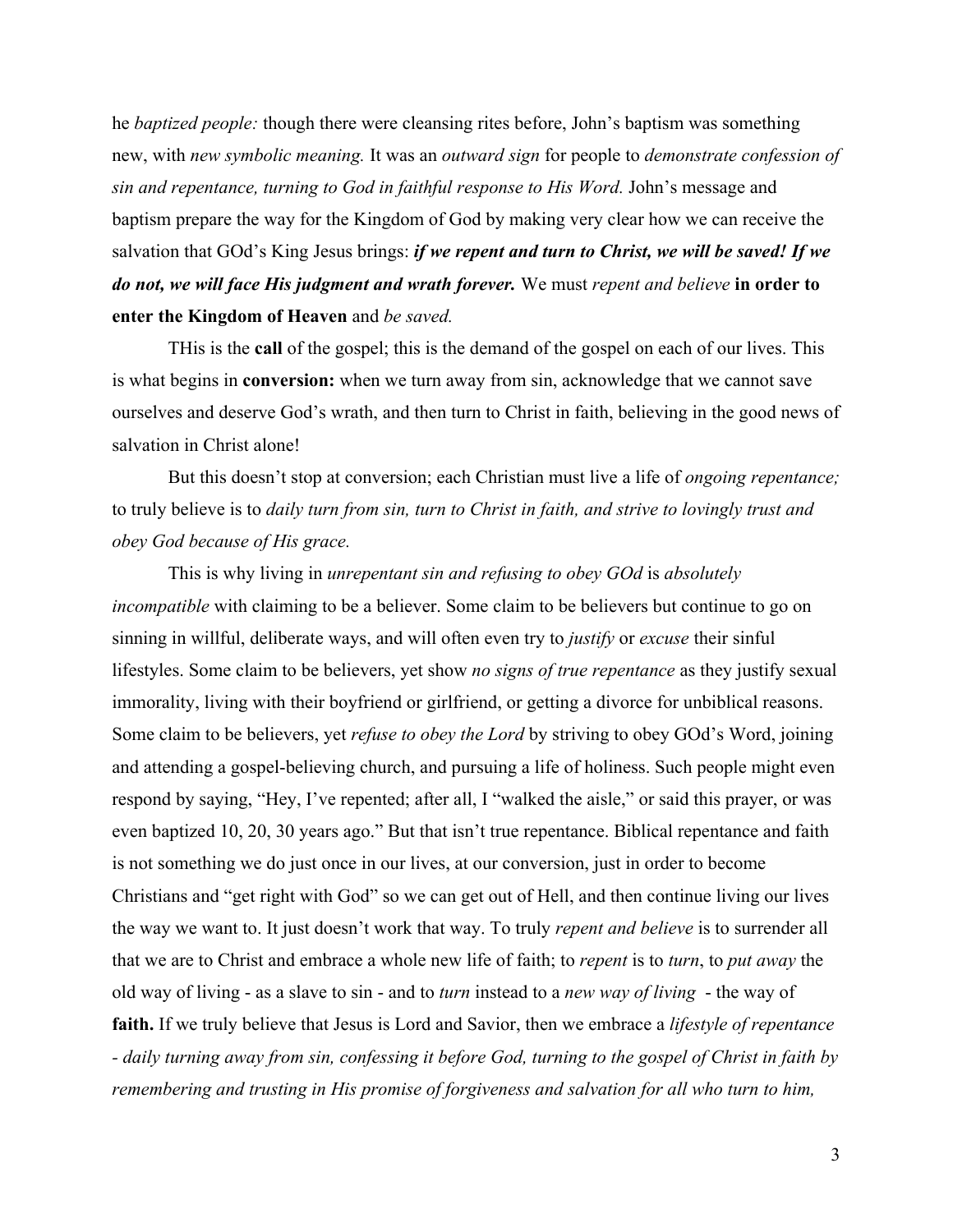*and then striving, by His grace, to trust, love, worship, and obey the Lord in all of our lives!* To be a Christian is to turn to Christ in *repentant faith.*

[Transition] 3:1-12 shows us the first step of repentance: turning *from sin.* 3:13-4:11 shows us the next steps: *what we are supposed to turn to.*

#### **II. Jesus** *Identifies* **with God's True, Repentant People and Obeys in our Place**

In verses 13-17, we are finally introduced to *Jesus, the Man.* He comes to John *to be baptized.* But if John's baptism is a *sign of repentance*, then why was Jesus baptized? Jesus is perfect and sinless; he had nothing to repent from, nothing to change, at any point in his life! So then, why did he need to be baptized by John in order to *"fulfill all righteousness?"* For a few reasons:

1. First, it presents Jesus as the *promised Davidic Messiah -* God's promised Savior and King - that John was preparing the way for; this formally connects the Old Testament promises and the ministry of John the Baptist to the life and ministry of Jesus as it is about to begin. This shows very clearly that *Jesus is ushering in the "Kingdom of Heaven"* that John said was at hand.

2. Secondly, in this baptism, God the Father announces clearly who Jesus is: *"This is my beloved Son with whom I am well pleased."* As the Spirit descends in a visible way upon Jesus, and as the Father proclaims that He is His Son, this doesn't mean that Jesus *didn't have the Spirit* or *wasn't the Son of God* prior to the baptism; on the contrary, it is *outwardly proclaiming and visibly showing* what was true all along: Jesus is the true Son of God, being God Himself, and is the perfect *servant of God* in his human life and ministry on earth; the Father is *"well pleased"* with him because, as the temptation account makes very clear, Jesus perfectly obeys the will of God at every turn.

3. But this also very importantly *identifies Jesus as the True Representative of Israel, and therefore, God's people in general.* When Jesus is declared to be "God's Son" in 3:17, it reminds us of what we saw last week, in chapter **2:15** - *"Out of Egypt I called my son."* As we saw last week, that verse refers to Old Testament passages where **Israel,** GOd's people, is pictured as "GOd's son," and then **Jesus** is shown to be the fulfillment of such passages; as GOd's **true Son,** he represents the true people of God.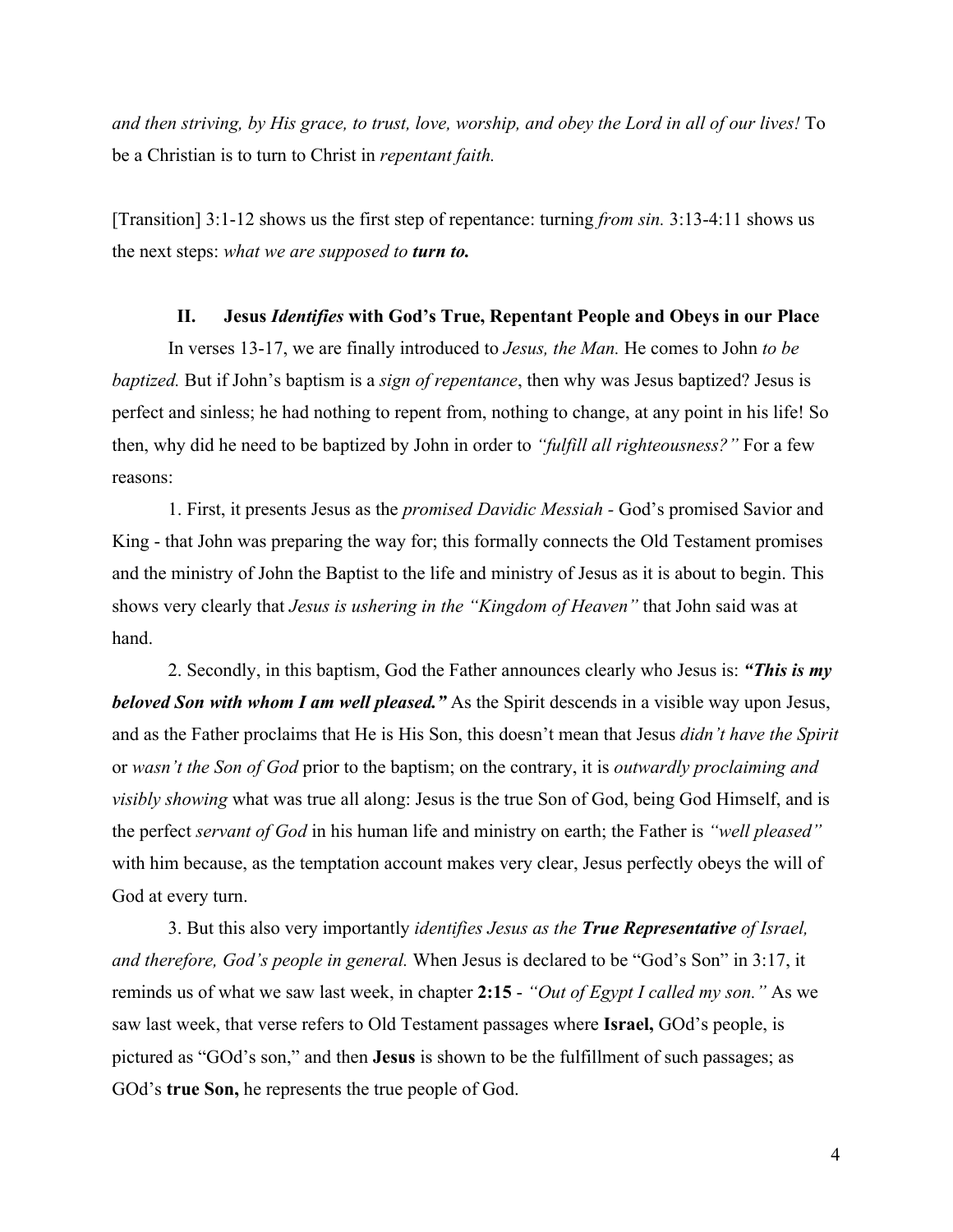John's *baptism of repentance* was for God's people to outwardly proclaim and demonstrate their repentance and belief in response to GOd's promises of salvation through the Messianic King. Jesus, as that true King and Savior, is baptized in the same way *in order to outwardly identify with God's people as their representative.*

The next passage, 4:1-11, continues to make this point: right after his baptism, Jesus is *"led up by the spirit into the wilderness to be tempted by the devil."* **(4:1).** And while there, he fasts *"forty days and forty nights."* Just as we saw, in chapter 2, that the events of Jesus' early life were almost 'replaying' the events of Israel's early history, so we see a similar thing happening here: after God brought Israel out of Egypt, to be His holy people and worship and obey Him, He brought them up into the desert. Israel wandered in the wilderness for 40 years, disobeyed God and didn't trust Him; Jesus fasts in the wilderness for 40 days, tempted and tested, and yet *obeys perfectly* where Israel had failed; not only Israel, but where we *all* have failed.

Jesus lived a perfectly righteous life, the life that you and I have not and never could live. But this becomes *good news* for us when we realize that Jesus *perfectly obeyed as our representative.* He perfectly obeyed *in our place.* What we see here is that Jesus, representing the *true people of God,* stood the test and perfectly obeyed, indeed, perfectly fulfilled *all of the demands of God's righteous Law.* When we read the temptation account of Jesus, and how he never gave in and obeyed to the end, it doesn't just convict of our sin and remind us of our guilt; it also *encourages us* by showing that Jesus did this *as our representative!* And not just here, but his *entire life of perfect obedience* was lived *for us,* and his *righteousness is accredited to our account* - that is, if we are part of His people; if we are part of the group that He represented in his life, death, and resurrection.

So who is part of that group - God's true people - and how do we join? As we've already seen, *it's those who repent and trust in Christ.* When we repent and believe, we are *united to Christ, by grace through faith.* THis means He *stands in our place as our representative; He assumes our sin and guilt, which he took to the cross; and we assume the perfect righteousness of Christ that he obtained throughout his life of obedience; He fulfilled the Law's demands for us, His people.*

This is what **baptism symbolizes**: we are *immersed in the water* as a picture of death and burial; then, we are *brought out* of the water, as a picture of *resurrection and new life.* When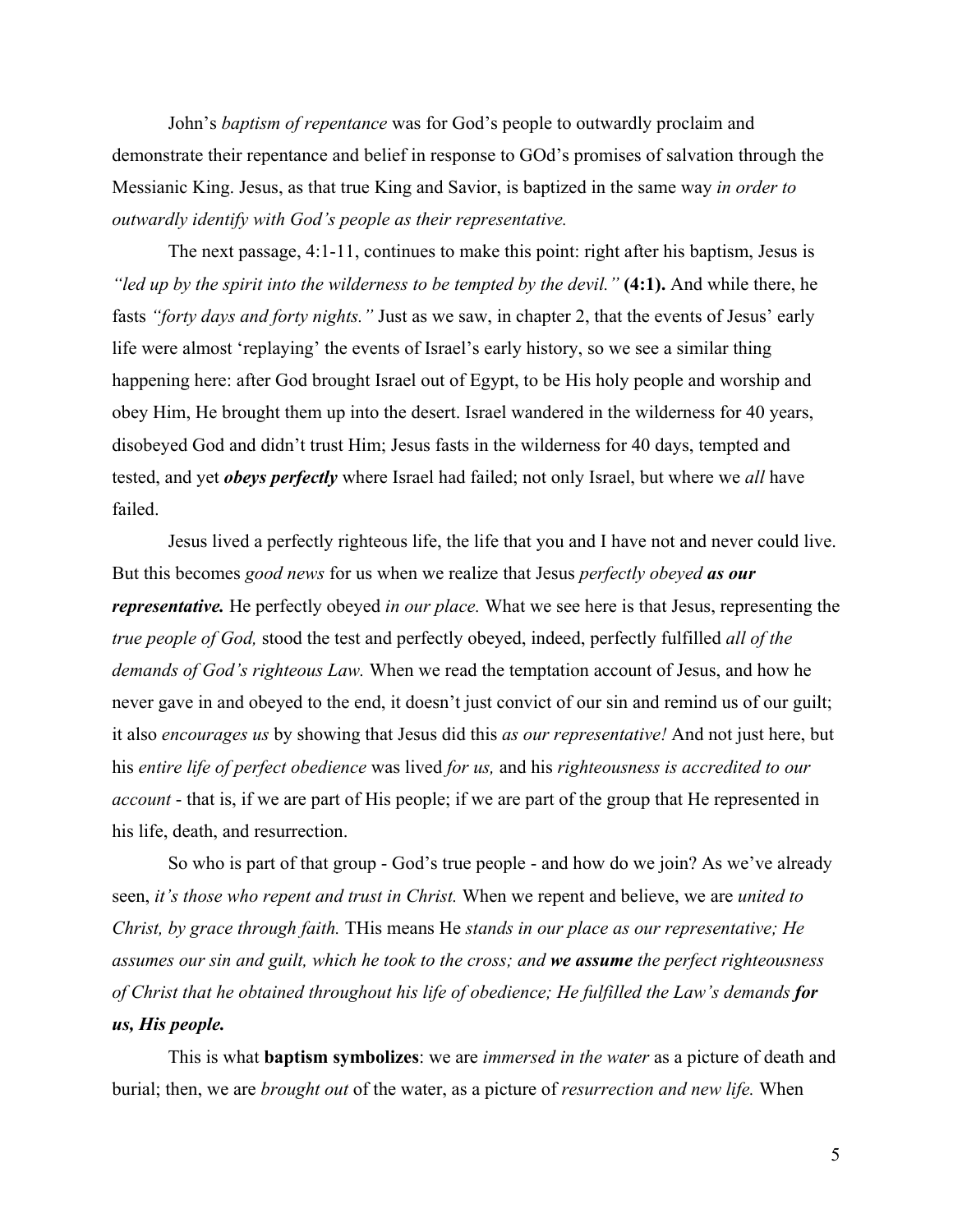Jesus is baptized here, he *identifies with all who repent and believe in Him* and pictures *what he came to do to save them.* He not only obeyed perfectly, being innocent, but he also *bore our sin and guilt upon himself on the cross.* He died and was buried, taking on the wrath of God and the penalty of our sin: **death.** And then, three days later, He was raised from the grave!

*This is why baptism is the first step of obedience in beginning the Christian life: it is an* **outward sign** of our repentance and faith, publicly demonstrating that we are *turning away from and dying to* sin and *trusting completely in the life, death, and resurrection of Jesus Christ;* it's a symbol that we are united to Christ now, by His grace through our faith; it is a symbol that we *already raised to live a new life in Christ, and that we will one day be raised to eternal life in Him!* Baptism visibly pictures what it means that Christ is our representative: that He died, was buried, and was raised *in the place of His people.* If we *repent and believe,* if we turn to Christ in faith, then we are part of His people! His righteousness, sacrificial death, and victorious resurrection count as our own! And so **baptism,** the first commanded act of obedience for each believer, is an *outward, visible picture of repentance and faith:* through it, we *publicly declare that we are turning away from sin and turning to Christ in faith;* and we are also *visibly picturing* what we believe in: that we are trusting in the life, death, and resurrection of Christ alone for our salvation.

This is why baptism is so important: it visibly marks out those who are proclaiming faith in Christ, as His people.

[Transition] But again, this doesn't *just affect our conversion: it transforms the entire rest of our lives.*

# **III. In Christ, We Fight Sin and Temptation by** *Trusting in God's Word*

Because Christ is our representative and we are *united to him,* then the gospel *empowers and enables us* to *resist sin* and *obey;* a life of *repenting and believing* in Christ means a life of *fighting temptation* and *striving to obey.* We are only able to do this *because we are in Christ.* Therefore, Christ is both the *basis for* and the *model of* Christian obedience. As we look at the *temptation and testing* of Christ in the last part of the passage, we learn about the *nature of our temptations* and the *way we must fight temptation.*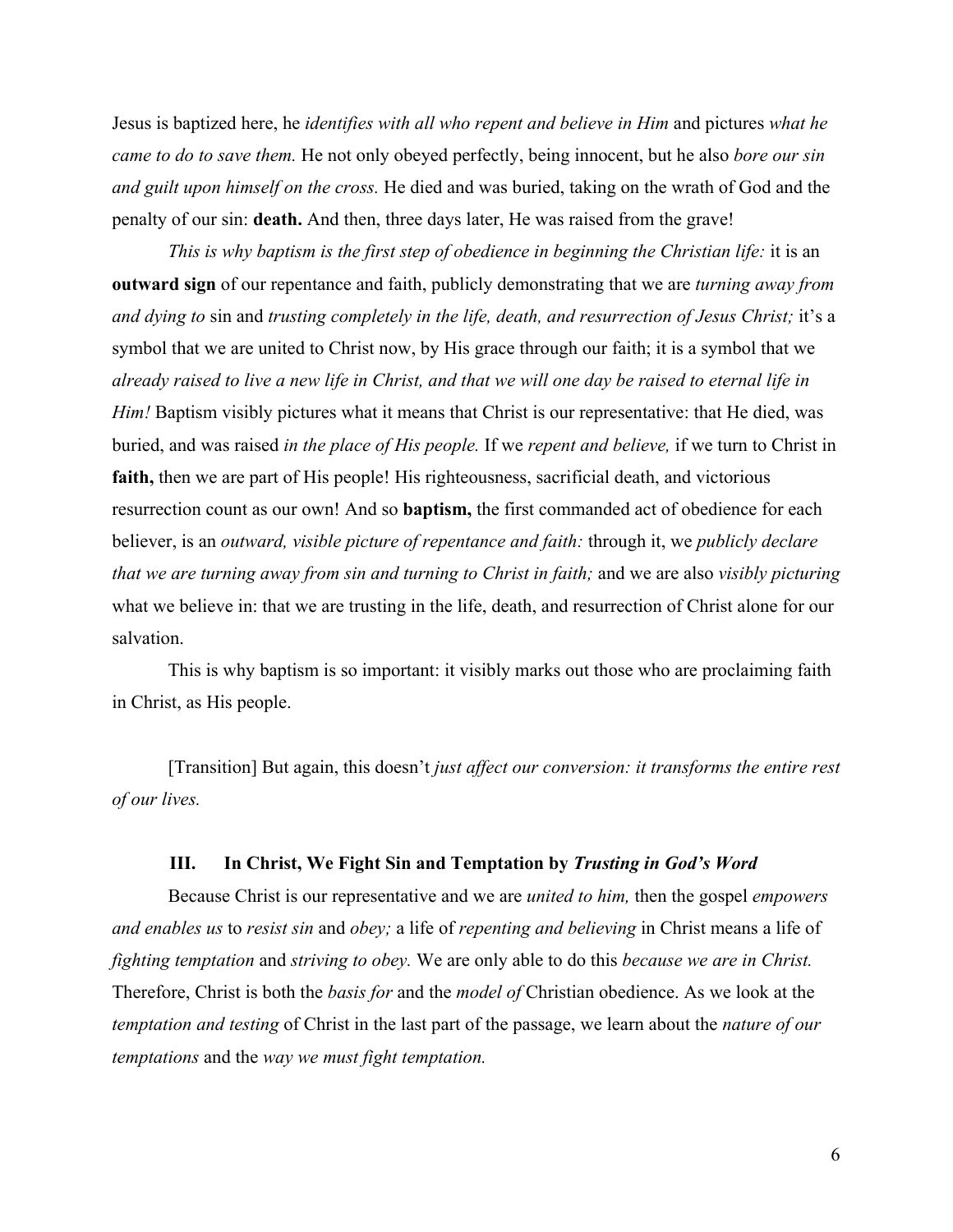Throughout **4:1-11,** Jesus is *tested* by three *temptations* that come from Satan; and each time, Jesus *passes the test,* remaining faithfully obedient and perfectly righteous. Each time, Satan *twists* or *perverts* a good thing, showing that *temptation* is often a trap in which we *pursue a good thing in the wrong way,* or *turn a good desire into a perverse desire,* or *seek to rely on ourselves to bring about what we think is good, rather than rely on and trust in God.* And Jesus resists each temptation, each time, *by quoting scripture, the Word of God.*

We see the **first temptation** in **4:3 -** *"And the tempter came and said, 'If you are the Son of God, command these stones to become loaves of bread."* Jesus replies by quoting **Deut. 8:3 -** *"Man shall not live by bread alone, but by every word that comes from the mouth of God."* The temptation is to *trust in self* rather than to *trust and rely on God alone.* We are tempted to sin because we are *tempted to think that we know better than God, or that we can't trust God to meet our needs and desires, so we need to take it into our own hands; we are tempted to rely on our own strength and wisdom.* And yet, this is a lie from Satan. *We must trust and rely wholly on God and His Word.* We can only truly live by *living upon every word that comes from the mouth of God.*

THe **second temptation** comes in **4:5-6 -** Satan tells him to *cast himself down* from a high place, saying that if Jesus is truly God's Son, then God will send angels to save him. And then, *the devil quotes scripture to back up his temptation!* Here we see one of the nastiest, yet subtlest ways Satan attacks and tempts us: when he quotes scripture here, he *twists and missapplies it,* taking it out of context from Psalm 91. This is the same move he employed with the first Adam in the Garden of Eden: *"Did God really say you cannot eat from any tree in the Garden?'* Satan *twists God's Word* to make it say what it does not; and the purpose is to *mislead us* into either *doubting GOd's goodness* or *to justify explicit disobedience.* When we are tempted to sin, *we are tempted to put God to the test; we doubt His goodness, truthfulness, and faithfulness.* Jesus responds with quoting **Deut. 6:16 -** *"You shall not put the Lord your God to the test."* We are not GOd's judge; to put him to the test is to doubt him; it is the *opposite of faith;* and every sin is the fruit of **disbelief.** Instead, we must *trust in the Lord and take Him at His Word.*

The **final temptation**, in **4:8-10,** is the most brash: Satan takes Jesus and shows him "all the kingdoms of the world and their glory." Then, he offers them to Jesus; all he has to do is *"fall down and worship me.*" Matthew has made abundantly clear that Jesus is the true King who will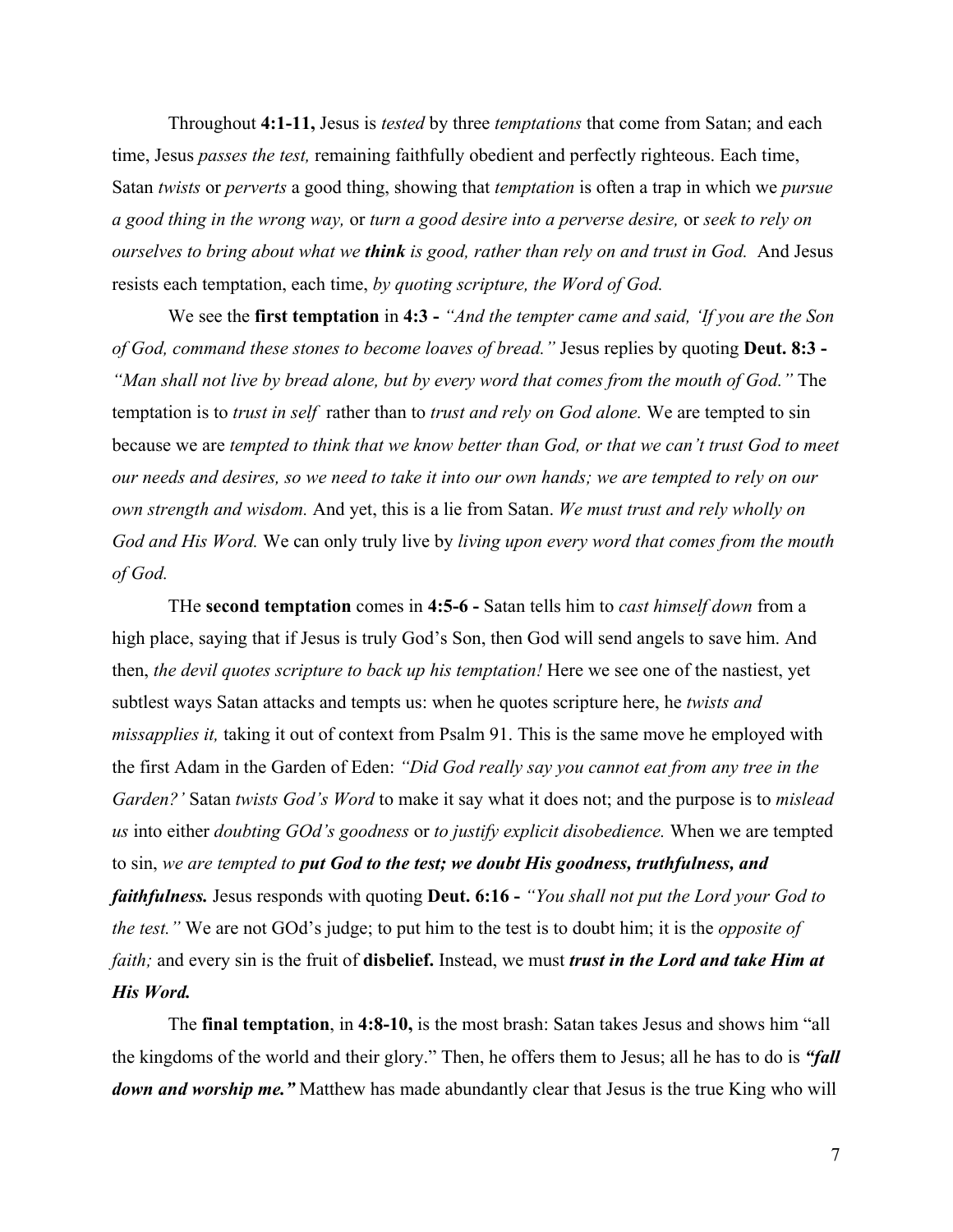one day inherit *all the kingdoms of the world;* yet, for now, Satan has real power and authority over them, until that day comes. Here, the temptation is for Jesus to *bypass the mission of the cross; the path to Christ's glory and Kingship over all the world is the path of suffering and dying on the cross.* Satan is tempting him to *"achieve his end goal"* by taking the "easy way" instead of fulfilling God's will. Yet, this is a lie! Christ came not only to rule but to **save;** and this only happens through the Cross. And the evil here is obvious: **to worship Satan would be outright blasphemy and idolatry!** Jesus responds in verse 10: *"Be gone, Satan! For it is written, 'You shall worship the Lord your God and him only shall you serve.'"* Every time we sin, we *commit idolatry; we worship the false gods that we think will bring us what we truly desire.* And yet, there is only one true God!

**Application:** So then, we can make some very practical applications from this passage about the nature of temptation and the way we fight it. We learn this: **we are tempted to trust in anything other than God and doubt His goodness; we cannot stand firm during trials and temptations on our own; we must** *rely on God's promises* **by** *trusting in God's Word.* Here are some practical applications for when temptation comes:

1. **Remember God's Word -** the Bible. Do whatever it takes to help you do this: Read and study the Bible daily; memorize and quote scripture to yourself in times of temptation; ask others to hold you accountable and remind scripture to you as it applies to specific situations; **let scripture saturate and guide your prayers, especially in the midst of temptation.**

2. **Listen to God's Word -** When temptation comes, we are often tempted to *misunderstand, missapply, or doubt* God's Word; we must constantly check our desires, motives, thoughts, and actions against God's Word. Only then can we rightly discern *what is sin and what is obedience.*

3. **Trust God's Word -** We never stop *repenting and believing;* this is what our entire life must be committed to. Daily we must *turn away from sin and turn to Christ, trusting in God's Word and promises.* Everyday, we must *refuse to believe the lies of sin and Satan* and *trust and believe in the promises of God and the Truth of His Word.* And we can only do this by His grace. As we recognize temptation and remember God's Word, we *cry out to the Lord in faith, asking Him to sustain us, and to give us faith to remember and believe His goodness*

*4. Believe in the Gospel -* The *gospel of Christ,* the sum message of God's Word and promises, is our greatest weapon in fighting sin and striving to obey. When we are tempted to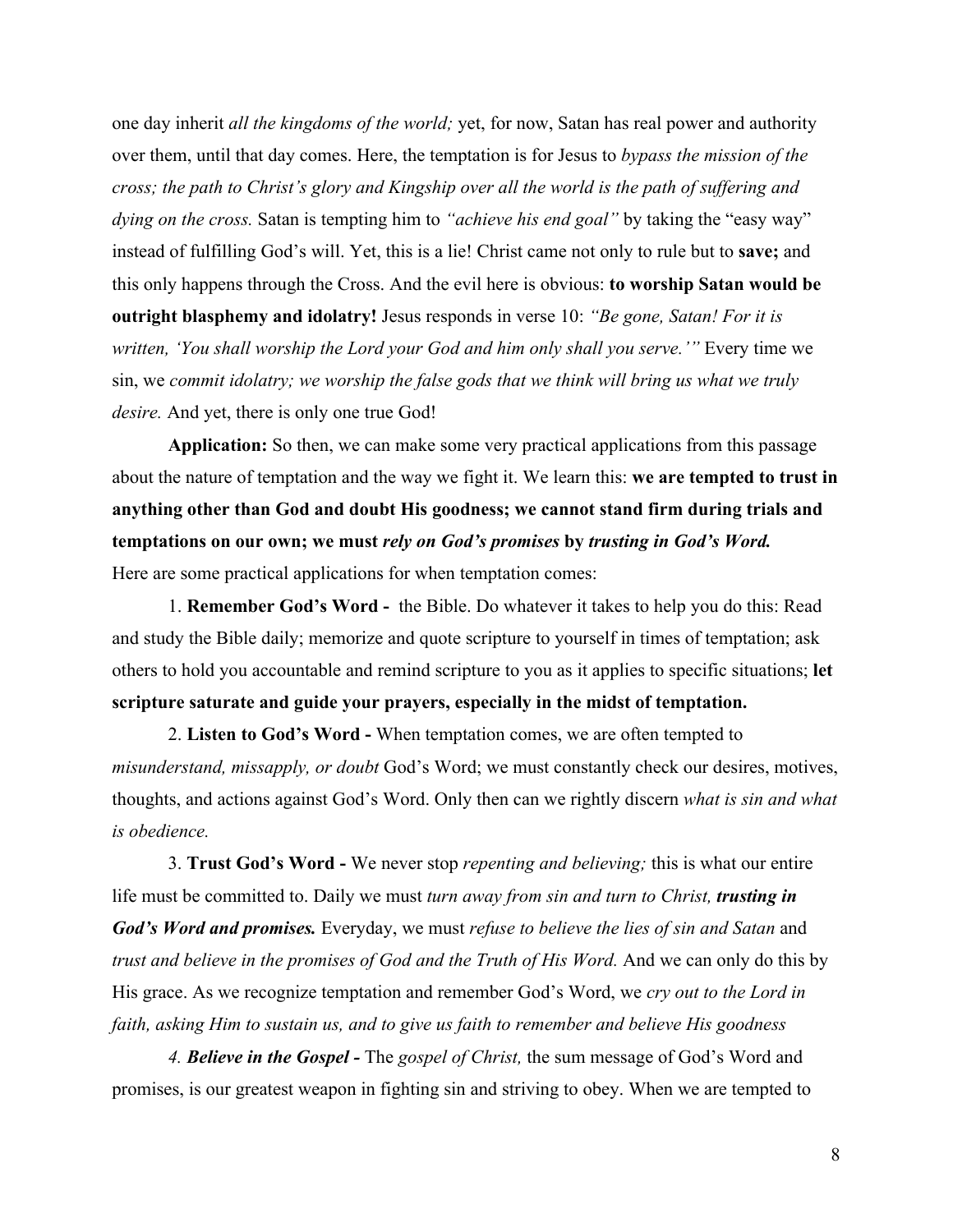doubt God's goodness, *we must remember the goodness of God displayed in the cross of Christ!* When we are tempted to listen to the lies and accusations of Satan, *we must remember who we are in Christ because of what he has done for us: we are completely forgiven and righteous purely through faith in Christ!* When you are tempted to think that God is withholding good from you, and that you can only meet your needs and desires through taking matters into your own hands, *remember that God has promised to provide all that you need simply by relying on Him; if he did not spare His own Son to save us, how much more so will he give us all things?* When we are tempted to worship ourselves, our desires, earthly goods, or any other idol we might be tempted to create - let us remember that *there is only one true God, who demands to be worship alone, and that idolatry leads only to condemnation and judgment; and yet, because we have repented and are trusting in Christ alone, we will never face that condemnation, but have received salvation and eternal life; we are freed from the shackles of sin to freely worship and enjoy God forever!* Remember who you are in Christ: forgiven, declared righteous, a *beloved child of God!* And this is not based on anything you've done; it's all because Christ has perfectly obeyed in your place!

Remembering and trusting in the gospel is our greatest weapon against sin. But it is also the *antidote* for when we fall prey to Satan's schemes. When you fall into temptation, just as we have all done, even this week, and Satan tempts you to despair and thrusts condemnation on you, *turn to the gospel -* once again, we are reminded we must **repent and believe daily.** *Fight temptation* and strive to obey; but if you fail and fall, then *repent: turn from sin, confess it to the Lord, and turn to the cross of Christ in faith;* remember the **gospel: that you are forgiven and righteous in Christ, and this not based on your works at all, but merely grace.** And *then* strive to obey, because of the Lord's grace.

If you are not a believer this morning, then the first step for you is to **turn away from sin** and **turn to Christ, trusting in Him alone for salvation. Repentance** for you doesn't mean cleaning your life up first or promising to do better; simply *turn away from sin and following Satan,* and turn instead to *believe in the gospel of Christ: trust in perfect obedience of Christ, his death in your place, and his resurrection, and you will be saved!* And then, as the first step of obedience, make your faith public by **being baptized** and joining a gospel-believing church. If you have any questions about this, or if you believe and are interested in baptism or church